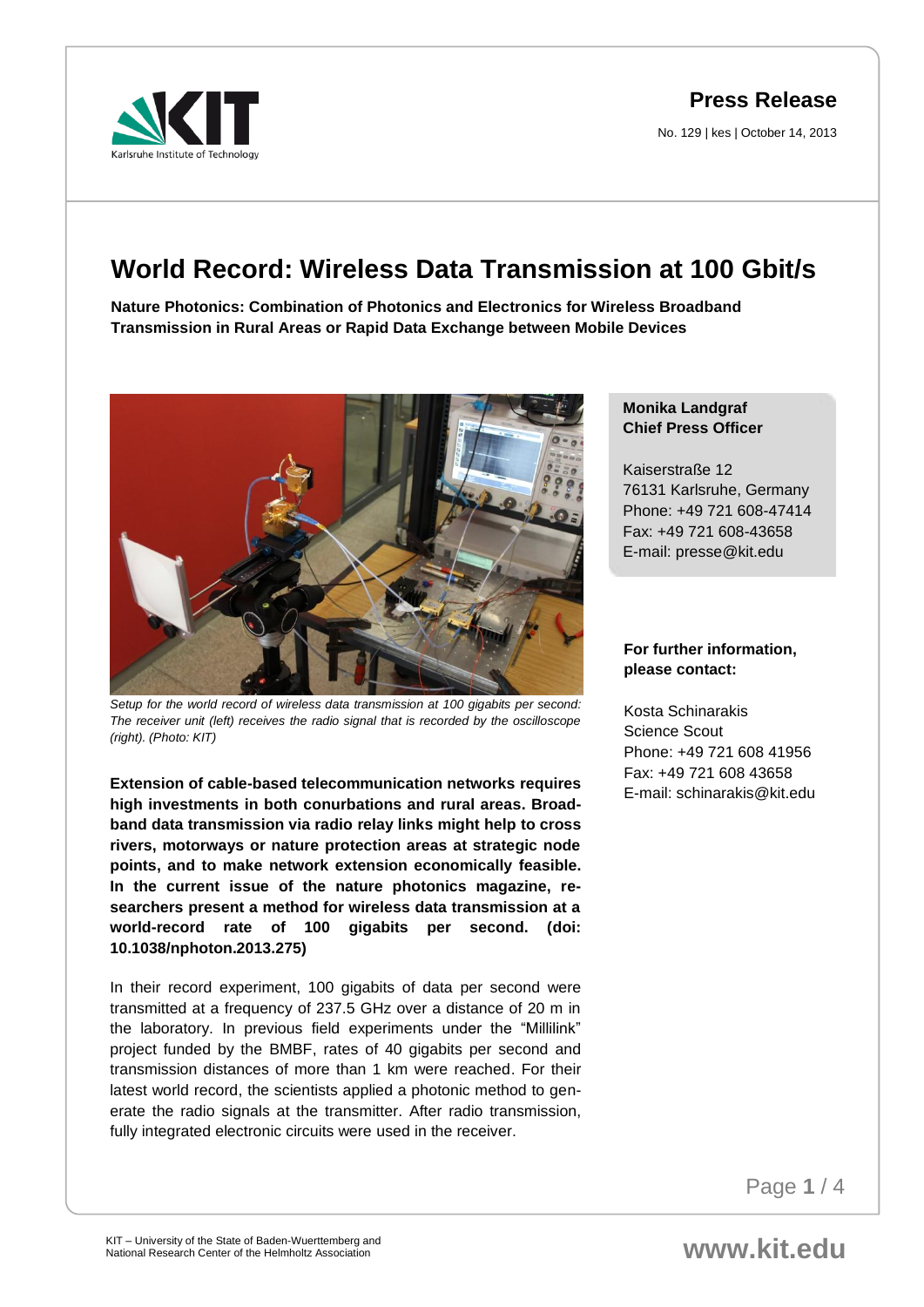

"Our project focused on integration of a broadband radio relay link into fiber-optical systems," Professor Ingmar Kallfass says. He coordinated the "Millilink" project under a shared professorship funded by the Fraunhofer Institute for Applied Solid State Physics (IAF) and the Karlsruhe Institute of Technology (KIT). Since early 2013, he has been conducting research at Stuttgart University. "For rural areas in particular, this technology represents an inexpensive and flexible alternative to optical fiber networks, whose extension can often not be justified from an economic point of view." Kallfass also sees applications for private homes: "At a data rate of 100 gigabits per second, it would be possible to transmit the contents of a blue-ray disk or of five DVDs between two devices by radio within two seconds only."

In the experiments, latest photonic and electronic technologies were combined: First, the radio signals are generated by means of an optical method. Several bits are combined by so-called data symbols and transmitted at the same time. Upon transmission, the radio signals are received by active integrated electronic circuits.

The transmitter generates the radio signals by means of an ultrabroadband so-called photon mixer made by the Japanese company NTT-NEL. For this, two optical laser signals of different frequencies are superimposed on a photodiode. An electrical signal results, the frequency of which equals the frequency difference of both optical signals, here, 237.5 GHz. The millimeter-wave electrical signal is then radiated via an antenna.

"It is a major advantage of the photonic method that data streams from fiber-optical systems can directly be converted into highfrequency radio signals," Professor Jürg Leuthold says. He proposed the photonic extension that was realized in this project. The former head of the KIT Institute of Photonics and Quantum Electronics (IPQ) is now affiliated with ETH Zurich. "This advantage makes the integration of radio relay links of high bit rates into optical fiber networks easier and more flexible." In contrast to a purely electronic transmitter, no intermediate electronic circuit is needed. "Due to the large bandwidth and the good linearity of the photon mixer, the method is excellently suited for transmission of advanced modulation formats with multiple amplitude and phase states. This will be a necessity in future fiber-optical systems," Leuthold adds.

Reception of radio signals is based on electronic circuits. In the experiment, a semiconductor chip was employed that was produced by the Fraunhofer Institute of Applied Solid State Physics (IAF) within the framework of the "Millilink" project. The semiconductor technolo-



*In the laboratory experiment, radio relay transmission has covered a distance of up to 20 m already. (Photo: KIT)*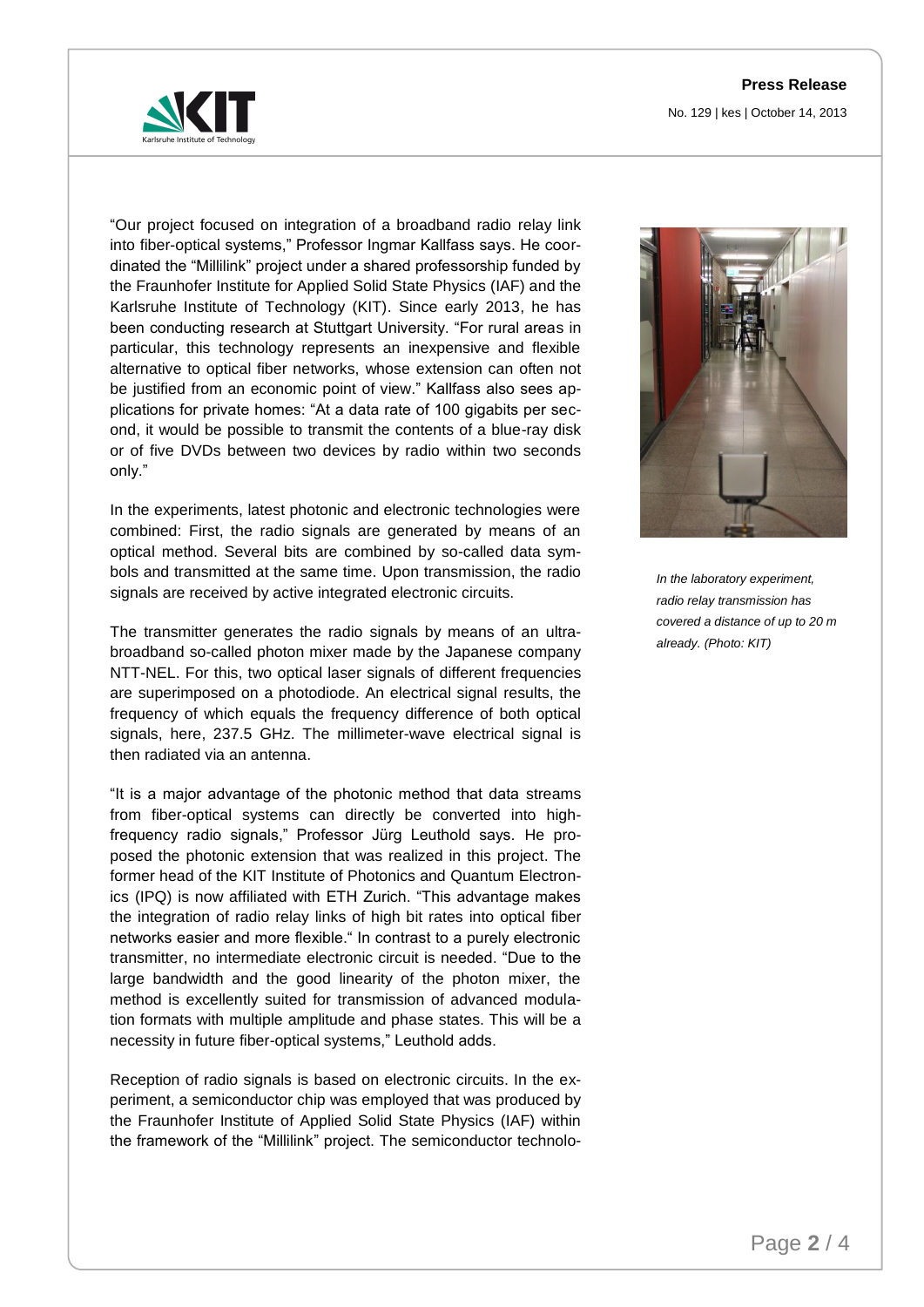**Press Release** No. 129 | kes | October 14, 2013



gy is based on high-electron-mobility transistors (HEMT) enabling the fabrication of active, broadband receivers for the frequency range between 200 and 280 GHz. The integrated circuits have a chip size of a few square millimeters only. The receiver chip can also cope with advanced modulation formats. As a result, the radio link can be integrated into modern optical fiber networks in a bittransparent way.

Already in May this year the team succeeded in transmitting a data rate of 40 gigabits per second over a long distance in the laboratory using a purely electronic system. In addition, data were transmitted successfully over a distance of one kilometer from one high-riser to another in the Karlsruhe City center. "The long transmission distances in "Millilink" were reached with conventional antennas that may be replaced by fully integrated miniaturized antenna designs in future compact systems for indoor use," says Professor Thomas Zwick, Head of the KIT Institut für Hochfrequenztechnik und Elektronik (Institute of High-Frequency Technology and Electronics). The present data rate can be still increased. "By employing optical and electrical multiplexing techniques, i.e., by simultaneously transmitting multiple data streams, and by using multiple transmitting and receiving antennas, the data rate could be multiplied," says Swen König from the KIT Institute of Photonics and Quantum Electronics (IPQ), who conceived and conducted the recent world-record experiment. "Hence, radio systems having a data rate of 1 terabit per second appear to be feasible."

The "**Millilink**" project (March 2010 to May 2013) was funded with a total budget of EUR 2 million by the Federal Ministry of Education and Research (BMBF) under the program "Broadband Access Networks of the Next Generation". Apart from the research institutions of Fraunhofer IAF and KIT, the industry partners Siemens AG, Kathrein KG, and Radiometer Physics GmbH participated in the project. The project focused on integrating wireless or radio links into broadband optical communication networks for rapid internet access in rural areas in particular. Other possible applications are indoor wireless local area networks (WLAN), wireless personal area networks (WPAN), and intra-machine and board-to-board communication. In the recent experiment, the originally purely electronic "Millilink" concept was extended by a photonic transmitter. At KIT, work is now continued under the Helmholtz International Research School of Teratronics (HIRST), a graduate school focusing on the combination of photonic and electronic methods for signal processing at highest frequencies.